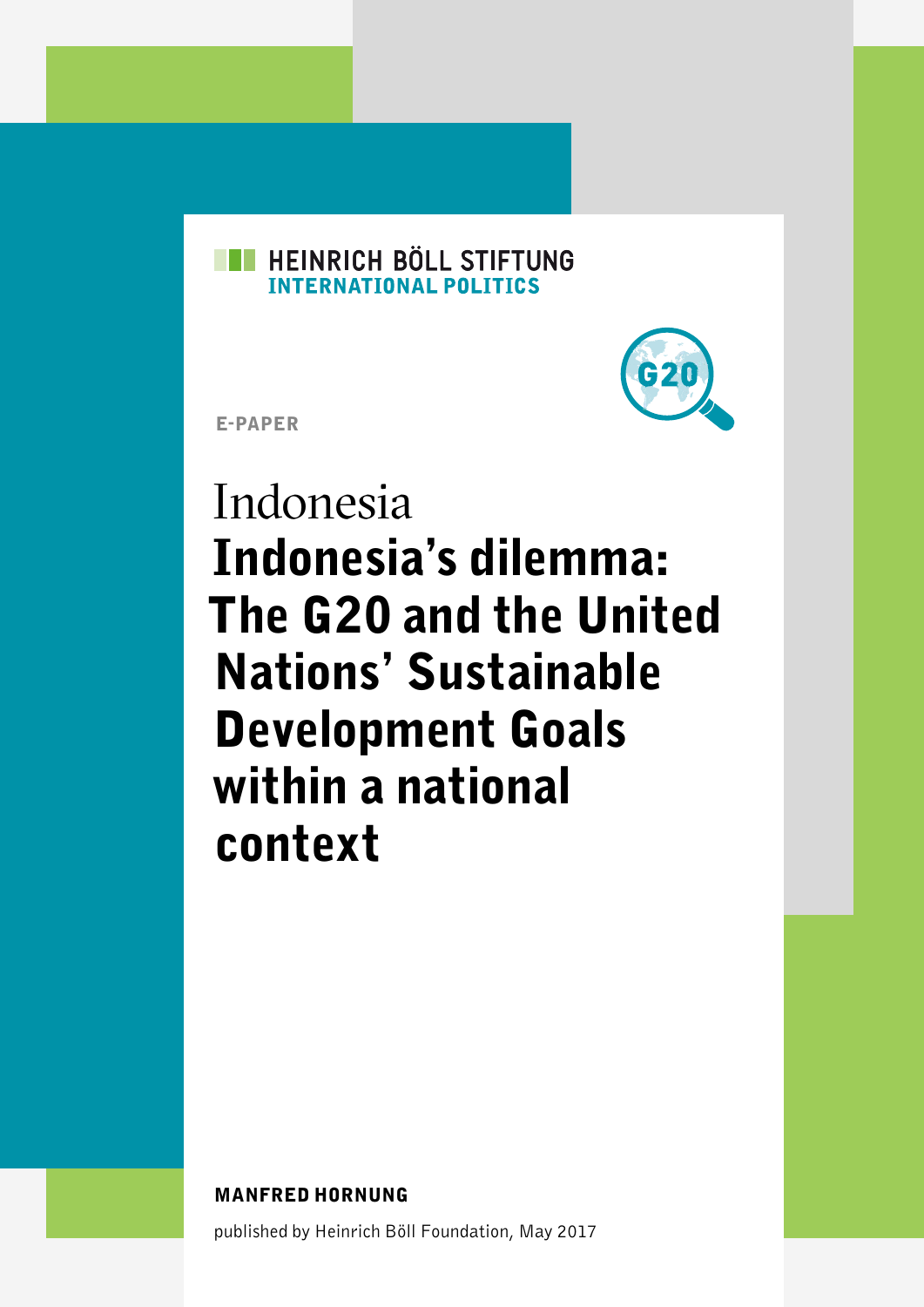# Indonesia's dilemma: The G20 and the United Nations' Sustainable Development Goals within a national context

Manfred Hornung

#### Content

| Indonesia's changing global role | 3   |
|----------------------------------|-----|
| National climate policy          | 4   |
| National Energy Policy           | 8   |
| Conclusion                       | 10  |
| The author                       | וו  |
| Imprint                          | ר ר |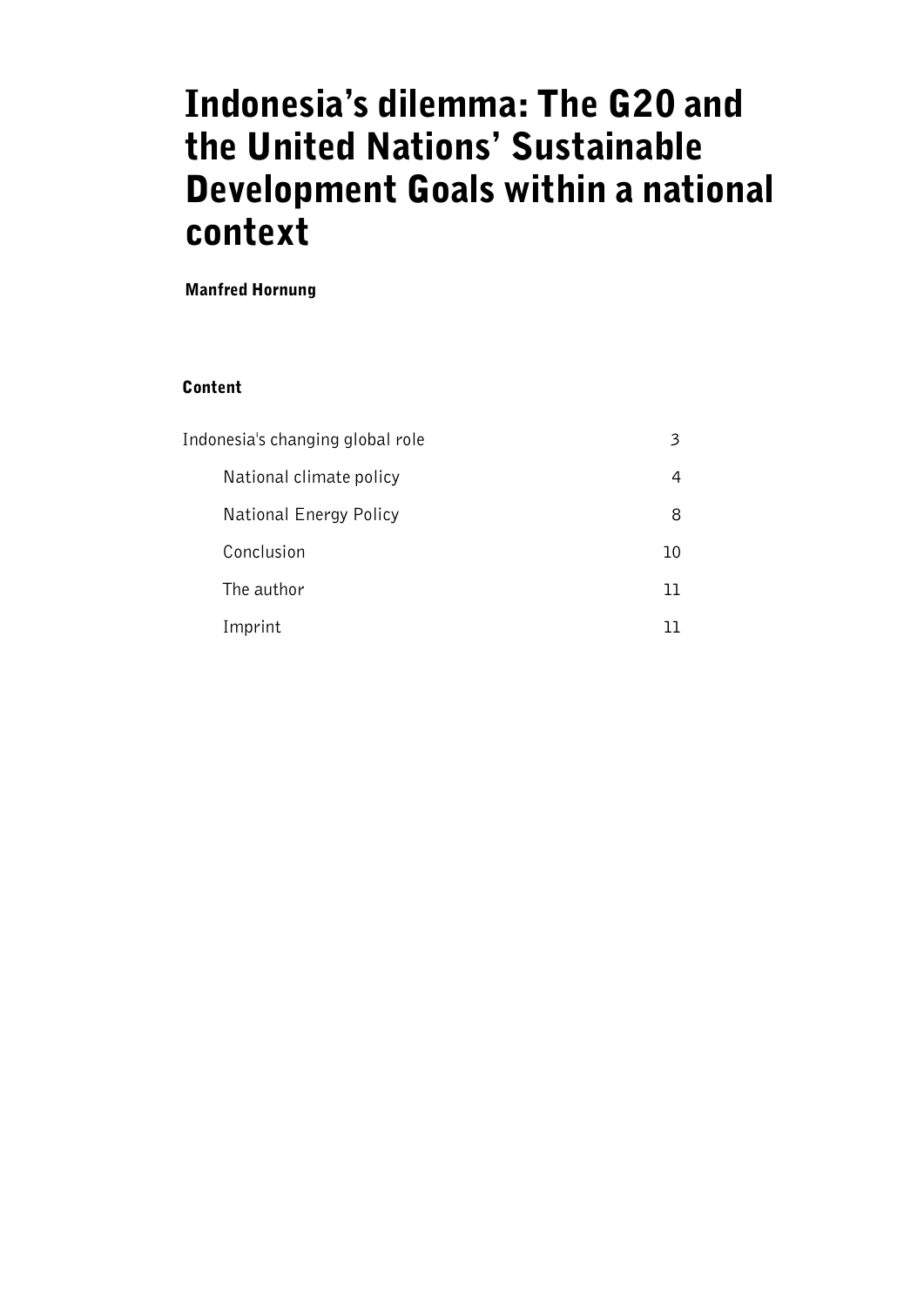## <span id="page-2-0"></span>Indonesia's changing global role

The G20 has been gaining ground as a platform for dialogue among the heads of state and government since the Washington summit held in response to the global financial crisis in November 2008. Since then, Presidents of Indonesia Susilo Bambang Yudhoyono (2004– 2014) and Joko Widodo (since October 2014) have attended the G20 summits regularly.

In particular, President Susilo Bambang Yudhoyono regarded the G20 as an important platform to highlight Indonesia's global-political aspirations and increase the global standing of Southeast Asia's most populous nation.<sup>[1]</sup> Yudhoyono's strategic efforts to underline Indonesia's role in the G20 as an advocate for the interests of developing nations and the global South became apparent during the first summit in 2008, when he proposed the Global Expenditure Support Fund (GESF). By funding initiatives towards labour-intensive infrastructure intended to meet the UN Millennium Development Goals, the GESF would provide economic support to developing and emerging countries recovering from the aftermath of the global financial crisis. Furthermore, Indonesia and France acting as co-chairs of the G20 Working Group 4 were tasked to suggest reforms of multilateral development banks which will allow them to respond to the financial crisis and the needs of developing countries affected by the financial meltdown with greater speed and efficiency.<sup>[2]</sup>

President Yudhoyono's measures contributed significantly to a reworking of the G20's development policy goals. In 2010, some of his core development and economic policy ideas informed the Seoul Development Consensus for Shared Growth, a G20 background document.<sup>[3]</sup> The Seoul Consensus not only restructured the IMF's voting power in favour of emerging countries, it also laid a foundation to reform the global development policy agenda. Mobilising the economic potential of developing countries by stronger involvement in global economic processes, inter alia through infrastructure expansion, vocational training and the use of local resources, is envisaged to replace traditional foreign aid. In line with the Seoul Consensus, G20 nations agreed to comply with the UN environmental and social sustainability standards implemented in the investment and infrastructure sectors. This G20 commitment is designed to protect emerging countries such as Indonesia from massive ecological damage and increasing socioeconomic conflicts as a result of economic mobilisation.

- 1 Acharya, Amitav, *Indonesia Matters: Asia's Emerging Democratic Power*, World Scientific, 2014, p. 101.
- 2 Hermawan, Yulius P. Sriyuliani, Wulani, Hardjowijono, Gertruida H., and Tanaga, Sylvie, *The Role of Indonesia in the G-20: Background, Role and Objectives of Indonesia's Membership*, p. 46. See also: [http://library.fes.de/pdf-files/bueros/indonesien/08365-66-index.html, p. 46. Accessed on 22 Feb.](http://library.fes.de/pdf-files/bueros/indonesien/08365-66-index.html, p. 46. Accessed on 22 Feb. 2017)  [2017.](http://library.fes.de/pdf-files/bueros/indonesien/08365-66-index.html, p. 46. Accessed on 22 Feb. 2017)
- 3 G20 Australia 2014, *Seoul G20 Leaders Declaration Annex 1 Seoul Development Consensus for*  Shared Growth, http://www.g20australia.org/official\_resources/seoul\_g20\_leaders\_declaration [annex\\_1\\_seoul\\_development\\_consensus\\_shared\\_growth.html](http://www.g20australia.org/official_resources/seoul_g20_leaders_declaration_annex_1_seoul_development_consensus_shared_growth.html). Accessed on 25 Feb. 2017.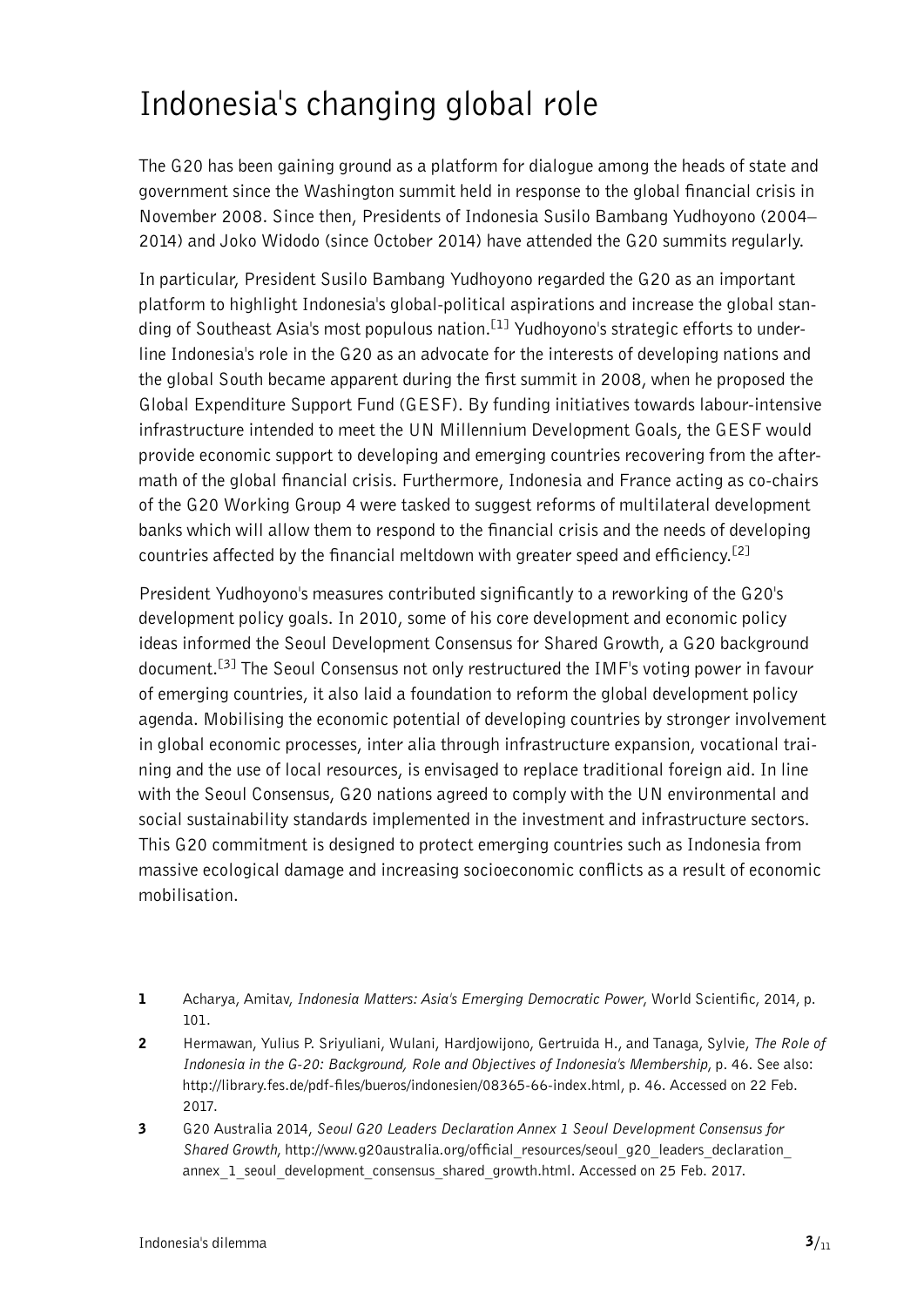<span id="page-3-0"></span>From the onset of his presidency, Susilo Bambang Yudhoyono has also sought a leading role in the development of the UN's Sustainable Development Goals. In July 2012, he was appointed one of three chairpersons of a 27-member panel of high-ranking officials responsible for advising the UN Secretary-General in preparation of the Agenda 2030 for Sustainable Development.<sup>[4]</sup> Thus, Indonesia was able to shape the agenda's content<sup>[5]</sup> and to gain early experience that would help implementing new development goals in the country.

Following Joko Widodo's inauguration in October 2014, doubts began to emerge about the new president's modus operandi. It was unclear whether Widodo would continue the foreign policy of his predecessor with Indonesia maintaining a committed, long-term presence in the foreign policy arena.<sup>[6]</sup> Several signs indicated otherwise: Joko Widodo's inward looking presidential campaign had been marked by strong protectionist features, claiming that foreign economic interests were undermining Indonesia's sovereignty, thereby causing damage to the country.<sup>[7]</sup> The new president, however, remained committed to the country's involvement in international fora and personally attended all G20 summits following his inauguration.<sup>[8]</sup> Indeed, he used the G20 meetings to increase efforts to finance large infrastructure projects in developing countries – a strategy however, that a number of Indonesian civil society groups view with apprehension. They consider Widodo's promotion of infrastructure projects to be rushed and demand better regulation fearing that the president's one-sided focus will have a detrimental effect on the environment and sustainable socioeconomic development.<sup>[9]</sup> With the two leaders holding differing strategic positions and levels of personal commitment with regard to the G20 and the UN the question arises whether their international engagement has had a significant and tangible impact on the country's socioeconomic and ecological development.

#### National climate policy

2015, the year when the UN General Assembly adopted Agenda 2030 for Sustainable Development and 195 countries agreed on the Paris Agreement on Climate Change, turned

- 4 United Nations Secretary-General, The Secretary-General's High-Level Panel of eminent persons on the Post-2015 Development Agenda,<https://www.un.org/sg/en/management/hlppost2015.shtml>. Accessed on 25 Feb. 2017.
- 5 G20 2016 China, *G20 Action Plan on the 2030 Agenda for Sustainable Development*, [https://www.](https://www.b20germany.org/fileadmin/user_upload/G20_Action_Plan_on_the_2030_Agenda_for_Sustainable_Development.pdf) b20germany.org/fileadmin/user\_upload/G20\_Action\_Plan\_on\_the\_2030\_Agenda\_for\_Sustainable [Development.pdf](https://www.b20germany.org/fileadmin/user_upload/G20_Action_Plan_on_the_2030_Agenda_for_Sustainable_Development.pdf), p. 31. Accessed on 1 March 2017.
- 6 Fealy, Greg and White, Hugh, *Indonesia's ‹Great Power› Aspirations: A Critical View*, Asia & the Pacific Policy Studies, Vol. 3, Nr. 1, 2016, p. 95.
- 7 Ibid., p. 92.
- 8 Conelly, Aaron L., *Will Jokowi skip the G20 in Brisbane?*, [https://www.lowyinstitute.org/the](https://www.lowyinstitute.org/the-interpreter/will-jokowi-skip-g20-brisbane)[interpreter/will-jokowi-skip-g20-brisbane](https://www.lowyinstitute.org/the-interpreter/will-jokowi-skip-g20-brisbane). Accessed on 12 Feb. 2017.
- 9 Concord Review, *Indonesia And SDGs: A Tortuous Road Ahead*, [http://open.concordreview.com/index.](http://open.concordreview.com/index.php/2016/04/25/indonesia-and-sdgs-a-tortuous-road-ahead/) [php/2016/04/25/indonesia-and-sdgs-a-tortuous-road-ahead/](http://open.concordreview.com/index.php/2016/04/25/indonesia-and-sdgs-a-tortuous-road-ahead/). Accessed on 12 Feb. 2017.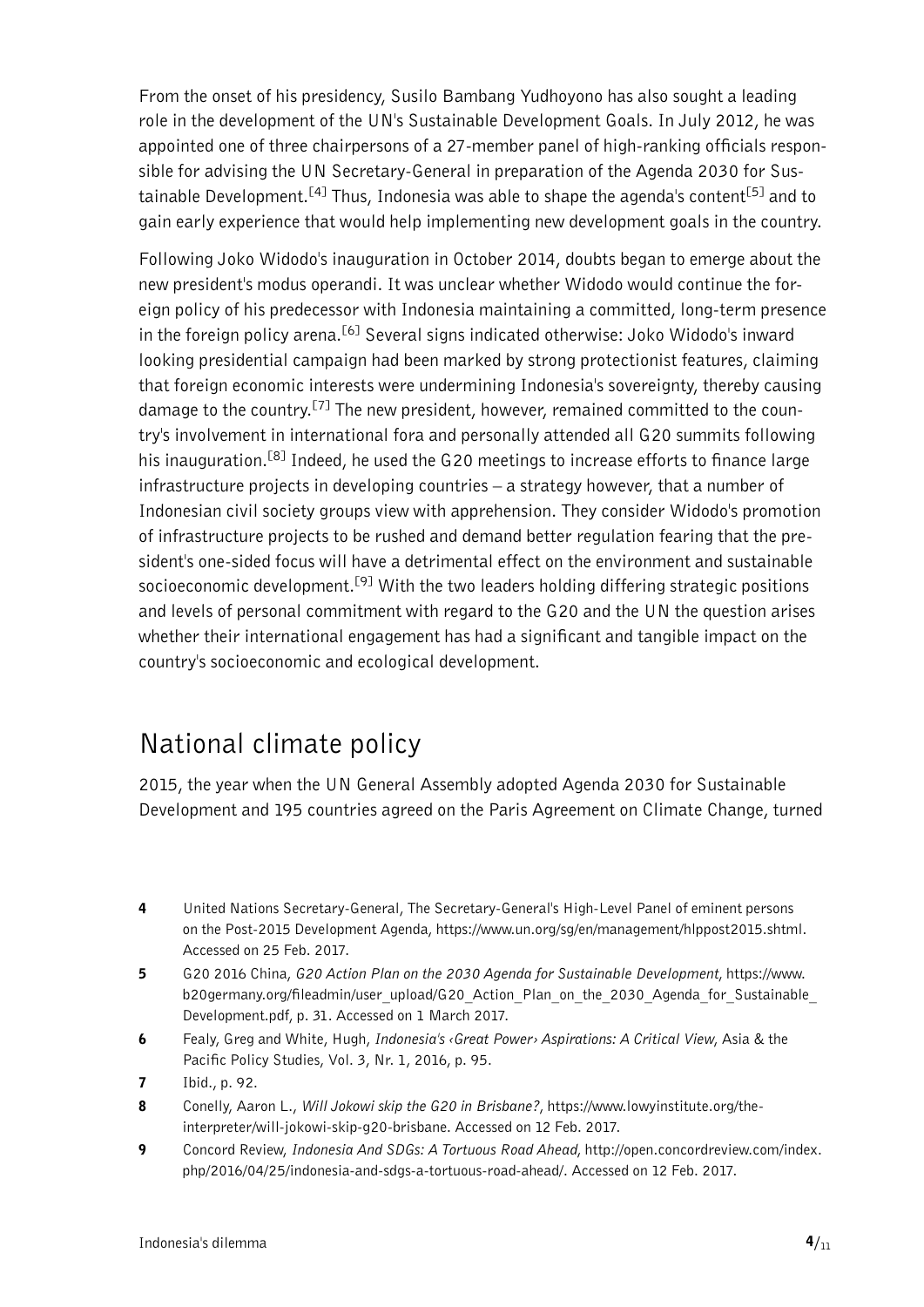out to be a disastrous year for Indonesia in terms of climate and environment. According to the World Resources Institute, the Global Fire Emissions Database recorded a total of 127,000 fires within the first ten months of the year. In 38 days in September and October 2015, the blazes caused higher emissions than the entire US industry alone, emitting around 16 million tonnes of CO2 daily.<sup>[10]</sup> By the end of October, Indonesia's CO2 emissions had reached a total of 1.62 billion tonnes. In just over a month the country had eclipsed Russia's carbon emissions when it rose from the sixth largest to the fourth largest emitter of greenhouse gases.<sup>[11]</sup> According to estimates by the Indonesian government, fires account for 63% of Indonesia's total CO2 emissions, while other estimates are up to 80%.<sup>[12]</sup>

The environmental crisis of 2015 highlights a key issue that will continue to shape Indonesia's development in the climate sector: Indonesia's emission problem can only be solved by a fundamental reform of agriculture and land use policies.

Indonesia is home to 84% of all peat lands in Southeast Asia. At the same time, Indonesia is the world's top producer of palm oil, with a share of 52% of the global production.<sup>[13]</sup> Demand for palm oil has rapidly increased in recent years, a trend which is set to continue. If consumption of soy oil remains constant, it is estimated that palm oil production will increase from its current 74 million tonnes per year to 156 million tonnes per year by 2050.<sup>[14]</sup> This booming global demand has shaped Indonesia's agricultural and land use policies over the last few decades. Between 1961 and 2014, the area of arable land in Indonesia used to produce palm oil grew from 70,000 hectares to a total of 7.4 million hectares.<sup>[15]</sup> In order to quench the thirst for land traditionally farmed agricultural lands were transformed into monocultures. Secondary and tropical rainforests have been deforested. The continued farming of large peat lands to produce palm oil has caused irreparable damage to the environment, biodiversity, and the climate. The drainage of peat lands,

- 10 Harris, Nancy, Minnemeyer, Susan, Stolle, Fred, and Aris Payne, Octavia, *Indonesia's Fire Outbreaks Producing More Daily Emissions than Entire US Economy, World Resources Institute*, [http://www.wri.](http://www.wri.org/blog/2015/10/indonesia%E2%80%99s-fire-outbreaks-producing-more-daily-emissions-entire-us-economy) [org/blog/2015/10/indonesia%E2%80%99s-fire-outbreaks-producing-more-daily-emissions-entire-us](http://www.wri.org/blog/2015/10/indonesia%E2%80%99s-fire-outbreaks-producing-more-daily-emissions-entire-us-economy)[economy.](http://www.wri.org/blog/2015/10/indonesia%E2%80%99s-fire-outbreaks-producing-more-daily-emissions-entire-us-economy) Accessed on 13 Feb. 2017.
- 11 Harris, Nancy, Minnemeyer, Susan, Sizer, Nigel, Alix Mann, Sarah, and Aris Payne, Octavia, *With Latest Fires Crisis, Indonesia Surpasses Russia as World's Fourth-Largest Emitter, World Resources Institute*, [http://www.wri.org/blog/2015/10/latest-fires-crisis-indonesia-surpasses-russia](http://www.wri.org/blog/2015/10/latest-fires-crisis-indonesia-surpasses-russia-world%E2%80%99s-fourth-largest-emitter)[world%E2%80%99s-fourth-largest-emitter](http://www.wri.org/blog/2015/10/latest-fires-crisis-indonesia-surpasses-russia-world%E2%80%99s-fourth-largest-emitter). Accessed on 15 Feb. 2017.
- 12 Carrington, Damian, *Indonesian forest fires on track to emit more CO2 than UK, The Guardian*, [https://](https://www.theguardian.com/environment/2015/oct/07/indonesian-forest-fires-on-track-to-emit-more-co2-than-uk) [www.theguardian.com/environment/2015/oct/07/indonesian-forest-fires-on-track-to-emit-more-co2](https://www.theguardian.com/environment/2015/oct/07/indonesian-forest-fires-on-track-to-emit-more-co2-than-uk) [than-uk](https://www.theguardian.com/environment/2015/oct/07/indonesian-forest-fires-on-track-to-emit-more-co2-than-uk). Accessed 15 Feb. 2017.
- 13 Pidcock, Roz, *Indonesian fires now on a par with Brazil's total annual emissions*, Carbon Brief, [https://](https://www.carbonbrief.org/indonesian-fires-now-on-a-par-with-brazils-total-annual-emissions) [www.carbonbrief.org/indonesian-fires-now-on-a-par-with-brazils-total-annual-emissions.](https://www.carbonbrief.org/indonesian-fires-now-on-a-par-with-brazils-total-annual-emissions) Accessed on 14 Feb. 2017.
- 14 Lee, Janice, *Are We Junking The Forest For Poor Nutrition? An inquiry into the palm oil industry and junk food*, Heinrich Boell Stiftung Southeast Asia, [http://th.boell.org/en/2017/02/11/are-we-junking](http://th.boell.org/en/2017/02/11/are-we-junking-forest-poor-nutrition-inquiry-palm-oil-industry-and-junk-food)[forest-poor-nutrition-inquiry-palm-oil-industry-and-junk-food](http://th.boell.org/en/2017/02/11/are-we-junking-forest-poor-nutrition-inquiry-palm-oil-industry-and-junk-food). Accessed on 11 Feb. 2017.
- 15 Ibid.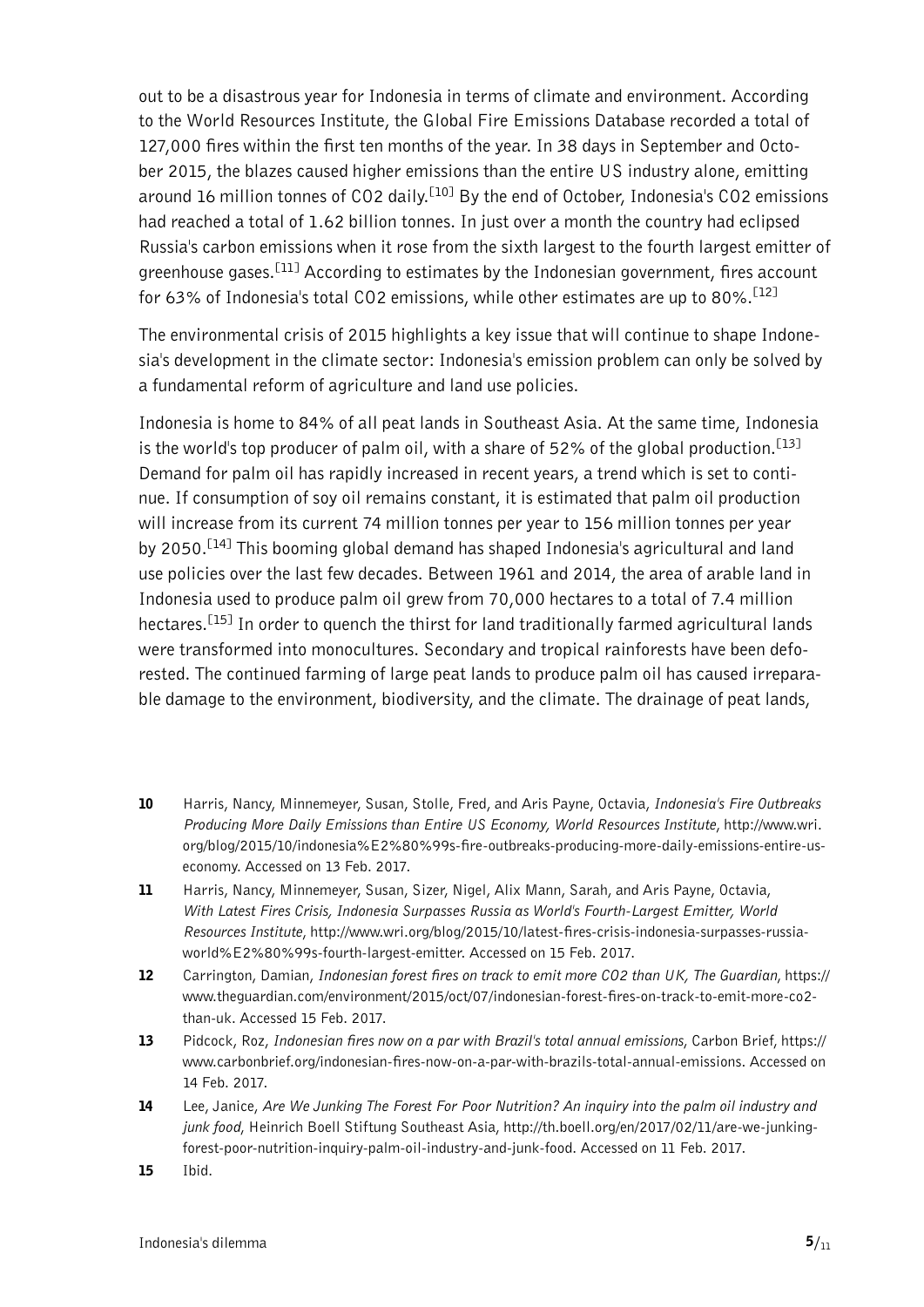which function as extremely efficient carbon sinks, is a source of heavy emissions, much stronger than those resulting from deforestation and the conversion of mineral soils.<sup>[16]</sup> Furthermore, the drainage of peat lands increases the likelihood of long-lasting wildfires which release carbon dioxide into the atmosphere and present serious health risks. Studies by Harvard University and Columbia University concluded that the massive wildfires in 2015 were responsible for the premature death of 91,600 people in Indonesia, 6,500 in Malaysia, and 2,200 in Singapore.<sup>[17]</sup>

For Indonesia, to master the current ecological and humanitarian crises an integrated approach is needed – an approach which establishes a systematic link between Goal 13 (SDG 13: Climate Action) and Goal 15 (SDG 15: Life on Land) of the 2030 Agenda. This would entail broader public debate on the destruction of peat lands. Such a dialogue also needs to address the obvious link between the large palm oil and pulp industries and the escalating loss of forests and biodiversity in order to shift focus from a primarily technocratic debate to a decidedly political debate on the fundamental causes of environmental degradation and climate change in the country. Sustainable Development Goal 16 (SDG 16: Promote Inclusive Societies for Sustainable Development) plays a crucial role here. If changes are to happen in the country, the Indonesian government must take the initiative to lay out the relevant socioeconomic decision-making processes as stipulated in SDG 16.7. Such measures, to have a signalling effect, would have to be inclusive, participatory, representative, and focus on relevant needs. Scientific studies indicate that land use changes in tropical regions such as Indonesia are responsible for 10-20% of the Earth's entire global greenhouse gas emissions and are the second largest sector of harmful emissions.<sup>[18]</sup> Civil society support for climate and environment issues must therefore be promoted and protected by state institutions, as well as the people who openly promote these causes.<sup>[19]</sup> Sustainable Development Goal 16.b calls on states to promote and enforce non-discriminatory legislation and policies in favour of sustainable development. Regarding the Indonesian environmental and climate crises, mandatory legislative procedures are required to halt the uncontrolled clearing of tropical rainforests and the destruction of peat lands. They are nowhere to be seen though – quite on the contrary: scientific studies suggest that around a third of all new oil palm plantations in Indonesia and Malaysia will be established on peat lands.<sup>[20]</sup> Moreover, the loss of forests in Indonesia due to deforestation and large-scale burning remains extremely high by international comparison. Between 1990

- 17 Agence France-Presse, *Haze from Indonesian fires may have killed more than 100,000 people-study*, [https://www.theguardian.com/world/2016/sep/19/haze-indonesia-forest-fires-killed-100000-people](https://www.theguardian.com/world/2016/sep/19/haze-indonesia-forest-fires-killed-100000-people-harvard-study)[harvard-study](https://www.theguardian.com/world/2016/sep/19/haze-indonesia-forest-fires-killed-100000-people-harvard-study). Accessed on 13 Feb. 2017.
- 18 Petrenko, Chelsea, Paltseva, Julia and Searie, Stephanie, op. cit., Executive Summary.
- 19 Indonesia Expat, *2015 Deadliest Year For Environmental Activists*: [http://indonesiaexpat.biz/](http://indonesiaexpat.biz/news/2015-deadliest-year-for-environmental-activists/) [news/2015-deadliest-year-for-environmental-activists/](http://indonesiaexpat.biz/news/2015-deadliest-year-for-environmental-activists/). Accessed on 17 Feb. 2017.
- 20 Petrenko, Chelsea, Paltseva, Julia and Searie, Stephanie, op. cit., p. 9.

<sup>16</sup> Petrenko, Chelsea, Paltseva, Julia and Searie, Stephanie, *Ecological Impacts of Palm Oil Expansion in Indonesia*, White Paper, The International Council on Clean Transportation, July 2016, p. 9.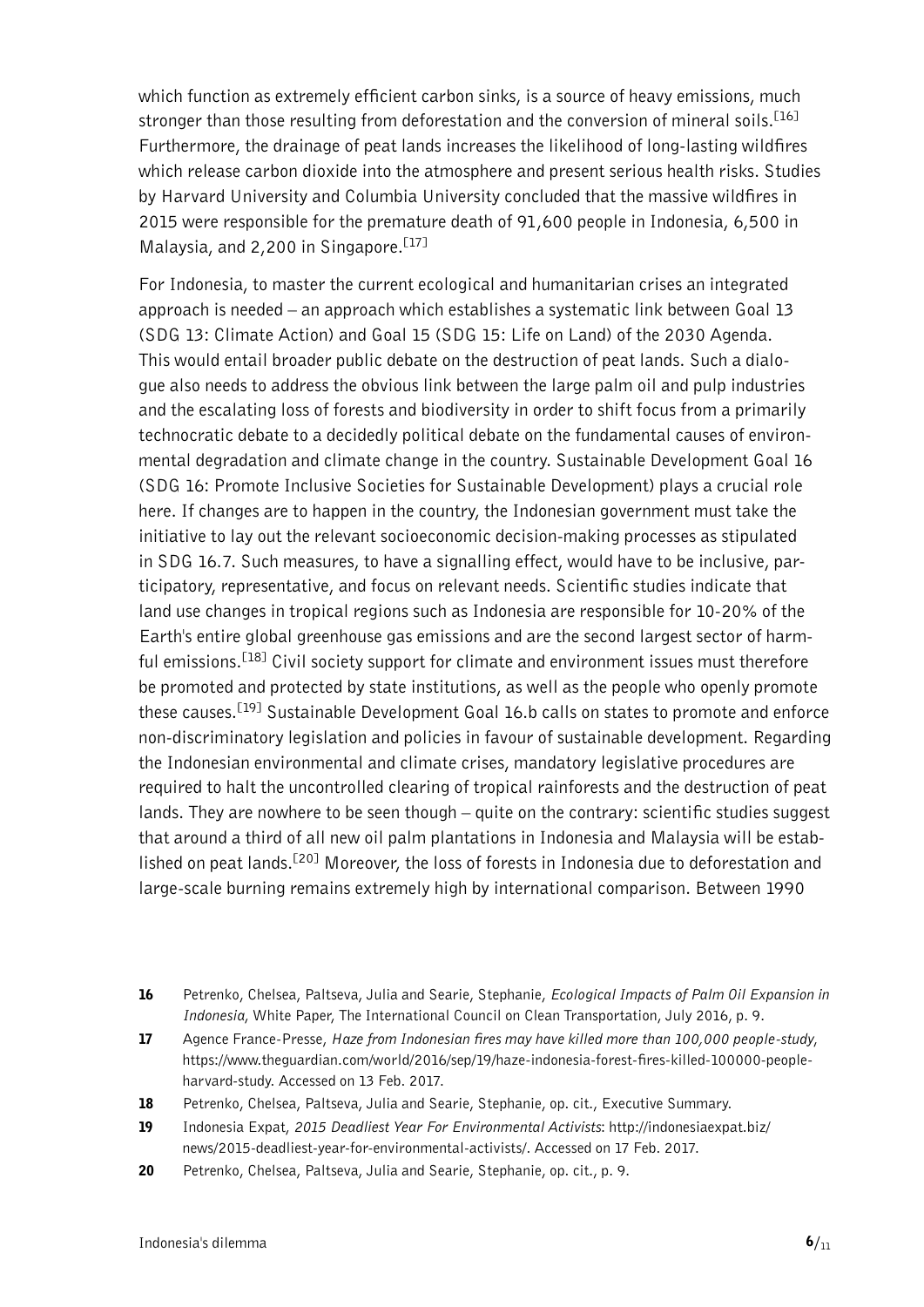and 2015, the country lost about 23% of its forests, surpassing the runner-up Brazil by more than double the percentage.<sup>[21]</sup>

In 2009, President Susilo Bambang Yudhoyono announced Indonesia's emission reduction targets at the G20 Pittsburgh summit in front of all other developing and emerging countries. These goals served as the basis for Indonesia's Intended Nationally Determined Contributions (INDCs), which the country adopted under the Paris climate deal. Indonesia pledged to cut carbon emissions by 29% by 2030. In addition to the unconditional pledge of a 29% reduction, Indonesia offered an even more ambitious reduction target of 41% by 2030, if international support were forthcoming. Shortly before the Paris negotiations, Indonesia estimated that the financial and technological assistance needed to reach the 41% reduction target would be around six billion US dollars.

However, a number of organizations, such as Climate Action Tracker and the World Resources Institute, doubt that the climate change policy statements, action plans, and newly created state institutions, e.g. the Peatland Restoration Agency (BRG), will trigger real change in land use and forest protection practices on the ground – issues which are crucial to stem the climate crisis in Indonesia. The World Resources Institute points at unresolved inconsistencies between the development plans and the climate targets of individual provinces: It is unclear how the envisaged expansion of large-scale plantations and extractive industries can be reconciled with forest protection and sustainable land use.<sup>[22]</sup> The institute also criticises the vague definitions of the «business as usual» criteria found in Indonesia's Intended Nationally Determined Contributions (INDCs) to the Paris Climate Agreement, making it almost impossible to verify the implementation of their commitments. According to the World Resources Institute, only three other countries, Benin, Gabon, and Trinidad and Tobago, have similarly vague definitions.<sup>[23]</sup> However, these countries are far less relevant on the global climate scale. Greenpeace Indonesia considers President Widodo's moratoria, issued in order to protect forests and peat bogs, to be largely ineffective. These measures, according to Greenpeace Indonesia, lack the legal foundation to be properly implemented and moreover contain a number of critical gaps and loopholes as dictated by industry lobbyists. Even if measures were executed consistently, the expected results would lag far behind the declared goals of the President and the Paris Climate

- 21 Beeler, Carolyn and Kuek Ser, Kuang Keng, *Indonesia's rapidly disappearing forests, in four charts*, Public Radio International (PRI), [https://www.pri.org/stories/2016-12-30/indonesia-s-rapidly](https://www.pri.org/stories/2016-12-30/indonesia-s-rapidly-disappearing-forests-four-charts)[disappearing-forests-four-charts](https://www.pri.org/stories/2016-12-30/indonesia-s-rapidly-disappearing-forests-four-charts). Accessed on 18 Feb. 2017.
- 22 Jong, Hans Nicholas, *Indonesia still far from greenhouse gas reduction target*, The Jakarta Post, [http://www.thejakartapost.com/news/2016/06/07/indonesia-still-far-from-greenhouse-gas-reduction](http://www.thejakartapost.com/news/2016/06/07/indonesia-still-far-from-greenhouse-gas-reduction-target.html)[target.html](http://www.thejakartapost.com/news/2016/06/07/indonesia-still-far-from-greenhouse-gas-reduction-target.html). Accessed on 19 Feb. 2017.
- 23 Goldenberg, Susanne, *Indonesia to cut carbon emissions by 29% by 2030*, The Guardian, [https://](https://www.theguardian.com/environment/2015/sep/21/indonesia-promises-to-cut-carbon-emissions-by-29-by-2030) [www.theguardian.com/environment/2015/sep/21/indonesia-promises-to-cut-carbon-emissions-by-](https://www.theguardian.com/environment/2015/sep/21/indonesia-promises-to-cut-carbon-emissions-by-29-by-2030)[29-by-2030](https://www.theguardian.com/environment/2015/sep/21/indonesia-promises-to-cut-carbon-emissions-by-29-by-2030). Accessed on 19 Feb. 2017.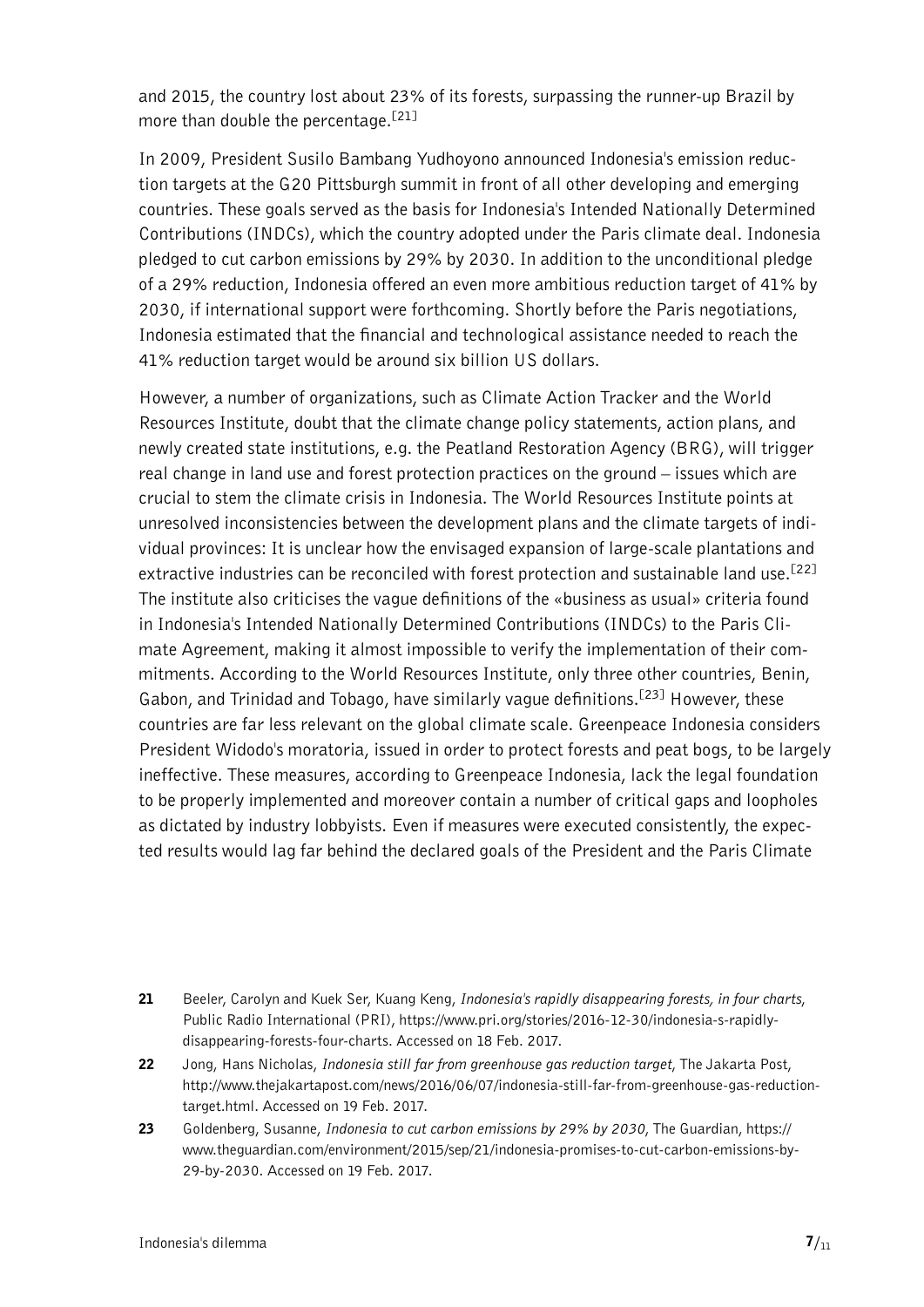<span id="page-7-0"></span>Agreement.[24] According to a Climate Action Tracker study, Indonesia will be the only country, among those most responsible for global deforestation rates, to increase its emissions by 2030 due to forest clearing.

#### National Energy Policy

Joko Widodo stressed the importance of the energy sector reform as part of the 2015–2019 Action Plan for National Development. The first hurdle was to supply electricity to the remaining 15% of the population not yet connected to the national grid. Most live in remote locations throughout the archipelago, making it difficult for the state electric utility PLN to integrate them in its power supply system. To that end, the government adopted a national program for rural electrification, using decentralised energy production from locally available renewable resources. This program is in line with Sustainable Development Goal 7 of the Agenda 2030 (SDG 7: Promoting Renewable Energy), which aims to provide affordable access to reliable, sustainable, and modern energy for all citizens by 2030. Drastic cuts in public budgets however jeopardize the project already in its early stages.<sup>[25]</sup> In its Intended Nationally Determined Contributions (INDCs) to the Paris Climate Agreement, Indonesia set rather ambitious goals for itself, pledging to increase the use of renewable energy in the country from currently 5%-6% to 23% by 2025.<sup>[26]</sup>

In addition to measures to supply rural areas with electricity, the President adopted a far-reaching plan to ensure Indonesia's energy sovereignty in the long run. It provides for an additional 35,000 megawatts needed for national energy consumption by 2019. However, for the government to reach this goal it would need to raise a total of 73 billion US dollars, not including the costs of project financing and land acquisition.<sup>[27]</sup> In order to partially fund the project, President Joko Widodo began to remove state fuel subsidies,<sup>[28]</sup> which until the mid-2000s had accounted for almost 21% of all public expenditures.<sup>[29]</sup>

- 24 Indradi, Yuyun, *Indonesia's plans to protect its peatland forests are fatally flawed*, Ecologist, [http://](http://www.theecologist.org/blogs_and_comments/commentators/2988501/indonesias_plans_to_protect_its_peatland_forests_are_fatally_flawed.html) www.theecologist.org/blogs\_and\_comments/commentators/2988501/indonesias\_plans\_to\_protect its peatland forests are fatally flawed.html. Accessed on 15 Feb. 2017.
- 25 Jay, Alice, Government Contradicts Commitment To Renewable Energy, Indonesia Expat, [http://](http://indonesiaexpat.biz/other/indonesia-renewable-energy-2016/) [indonesiaexpat.biz/other/indonesia-renewable-energy-2016/](http://indonesiaexpat.biz/other/indonesia-renewable-energy-2016/). Accessed on 16 Feb. 2017.
- 26 Oxford Business Group, [http://www.oxfordbusinessgroup.com/news/indonesia-launches-renewable](http://www.oxfordbusinessgroup.com/news/indonesia-launches-renewable-energy-drive)[energy-drive](http://www.oxfordbusinessgroup.com/news/indonesia-launches-renewable-energy-drive). Accessed on 18 Feb. 2017.
- 27 PricewaterhouseCoopers (PwC), Indonesian Infrastructure: Stable foundations for growth, PwC Indonesian Infrastructure, 2016, p. 16.
- 28 Wulandari, Fitri, Listiyorini, Eko and Chen, Sharon, *Widodo Makes Biggest Change to Indonesia Fuel Subsidies: Economy*, Bloomberg, [https://www.bloomberg.com/news/articles/2014-12-31/widodo](https://www.bloomberg.com/news/articles/2014-12-31/widodo-makes-biggest-change-to-indonesias-fuel-subsidy-system)[makes-biggest-change-to-indonesias-fuel-subsidy-system.](https://www.bloomberg.com/news/articles/2014-12-31/widodo-makes-biggest-change-to-indonesias-fuel-subsidy-system) Accessed on 16 Feb. 2017.
- 29 Ardiansyah, Fitrian, Gunningham, Neil, and Drahos, Peter, *An environmental perspective on energy development in Indonesia*, in M. Cabellero-Anthony et al., Energy and Non-Traditional Security (NTS) in Asia, Springer Briefs in Environment Security, Development and Peace 1, 2012, p. 91.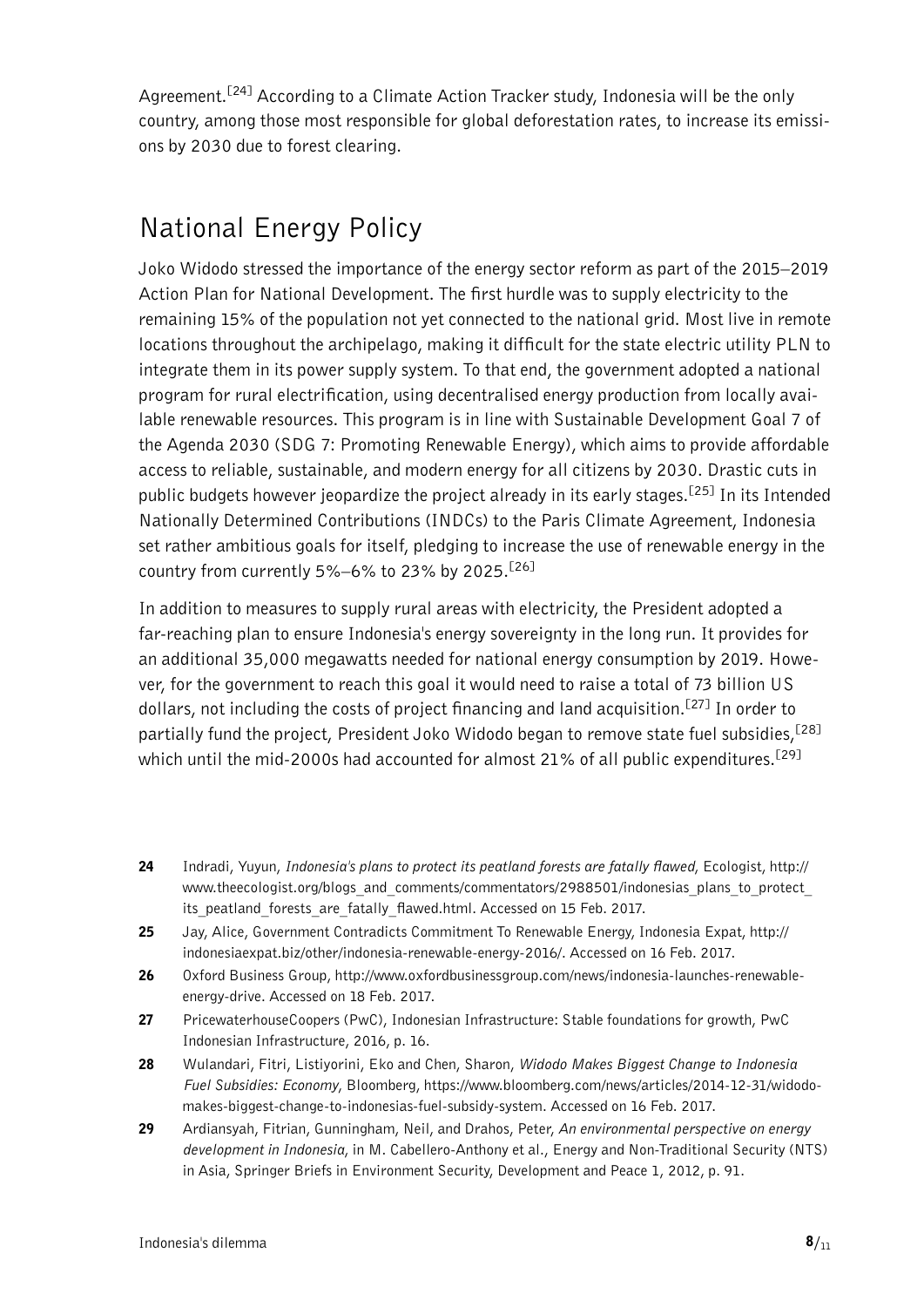These resources, however, are not currently being used to promote renewable energy, but to develop coal power. Over the past few year, declining oil prices forced the Indonesian government to abandon several production and exploration measures, although it would have liked to continue investing in the oil industry.<sup>[30]</sup> This shifted the focus even more on coal power, which according to the latest forecasts, will account for 50% of Indonesia's total energy use by the year 2025. In order to realize the 35,000 megawatts project, Indonesia is planning to build an additional 117 coal-fired power plants.<sup>[31]</sup>

While the national utility company PLN anticipates an increase of 19% in renewable energy by 2025<sup>[32]</sup> few analysts believe that in light of the massive coal boom significant public funds will be earmarked to promote renewable energy. The structural preconditions to move Indonesia to a coal-based system are almost «ideal»: national coal reserves total some 105 billion tonnes, 40% of which are accessible through current mining methods.<sup>[33]</sup> Moreover much of the coal is located in coastal regions, allowing cost-effective and direct transport by sea. This is a huge competitive advantage since 80% of Indonesia's subsidised coal is exported.<sup>[34]</sup> In 2015, Indonesia generated 16.4 billion US dollars from coal exports, surpassed only by Australia, which recorded 28.4 billion US dollars during the same year. Though Indonesia lost its status as the fifth-largest coal mining country to India in 2015, it continues to be an important global player in the coal industry with an annual production of 392 million tonnes.<sup>[35]</sup>

The exponential growth of national coal consumption is a crucial indicator when assessing whether Indonesia's national climate goals can be reached. In 2015, the year of the Agenda 2030 and the Paris Climate Agreement, national consumption of coal increased by 15%.[36] Between 2010 and 2015, coal consumption in Indonesia doubled. During this period, coal became the country's leading energy source; accounting for 41.1%.<sup>[37]</sup> The likely effects on the climate are cause for concern. The planned expansion of coal-fired power plants could lead to a tripling of fossil fuel-related emissions by 2030. The National Council on Climate Change (NCCC), established in 2008 by President Susilo Bambang

- 30 PricewaterhouseCoopers (PwC), op. cit., p. 15.
- 31 Kaye, Melati, *Pledging to reduce emissions while expanding its power grid, Indonesia walks a fine line*, Mongabay Series, [https://news.mongabay.com/2016/10/pledging-to-reduce-emissions-while](https://news.mongabay.com/2016/10/pledging-to-reduce-emissions-while-expanding-its-power-grid-indonesia-walks-a-fine-line)[expanding-its-power-grid-indonesia-walks-a-fine-line.](https://news.mongabay.com/2016/10/pledging-to-reduce-emissions-while-expanding-its-power-grid-indonesia-walks-a-fine-line) Accessed 17 Feb. 2017.
- 32 PricewaterhouseCoopers (PwC), op. cit., p. 16.
- 33 Tharakan, Pradeep, *Summary of Indonesia's Energy Sector Assessment*, ADB Papers on Indonesia, Nr. 9. December 2015, p. 25.
- 34 Ibid., p. 26.
- 35 BP Statistical Review 2016, *Indonesia's energy market in 2015*, [http://webcache.googleusercontent.](http://webcache.googleusercontent.com/search?q=cache:HYSsXVkp5zAJ:www.bp.com/content/dam/bp/pdf/energy-economics/statistical-review-2016/bp-statistical-review-of-world-energy-2016-indonesia-insights.pdf+&cd=1&hl=en&ct=clnk&gl=th) [com/search?q=cache:HYSsXVkp5zAJ:www.bp.com/content/dam/bp/pdf/energy-economics/](http://webcache.googleusercontent.com/search?q=cache:HYSsXVkp5zAJ:www.bp.com/content/dam/bp/pdf/energy-economics/statistical-review-2016/bp-statistical-review-of-world-energy-2016-indonesia-insights.pdf+&cd=1&hl=en&ct=clnk&gl=th) [statistical-review-2016/bp-statistical-review-of-world-energy-2016-indonesia-insights.](http://webcache.googleusercontent.com/search?q=cache:HYSsXVkp5zAJ:www.bp.com/content/dam/bp/pdf/energy-economics/statistical-review-2016/bp-statistical-review-of-world-energy-2016-indonesia-insights.pdf+&cd=1&hl=en&ct=clnk&gl=th) [pdf+&cd=1&hl=en&ct=clnk&gl=th.](http://webcache.googleusercontent.com/search?q=cache:HYSsXVkp5zAJ:www.bp.com/content/dam/bp/pdf/energy-economics/statistical-review-2016/bp-statistical-review-of-world-energy-2016-indonesia-insights.pdf+&cd=1&hl=en&ct=clnk&gl=th) Accessed on 2 Mar. 2017.
- 36 Ibid.
- 37 Ibid.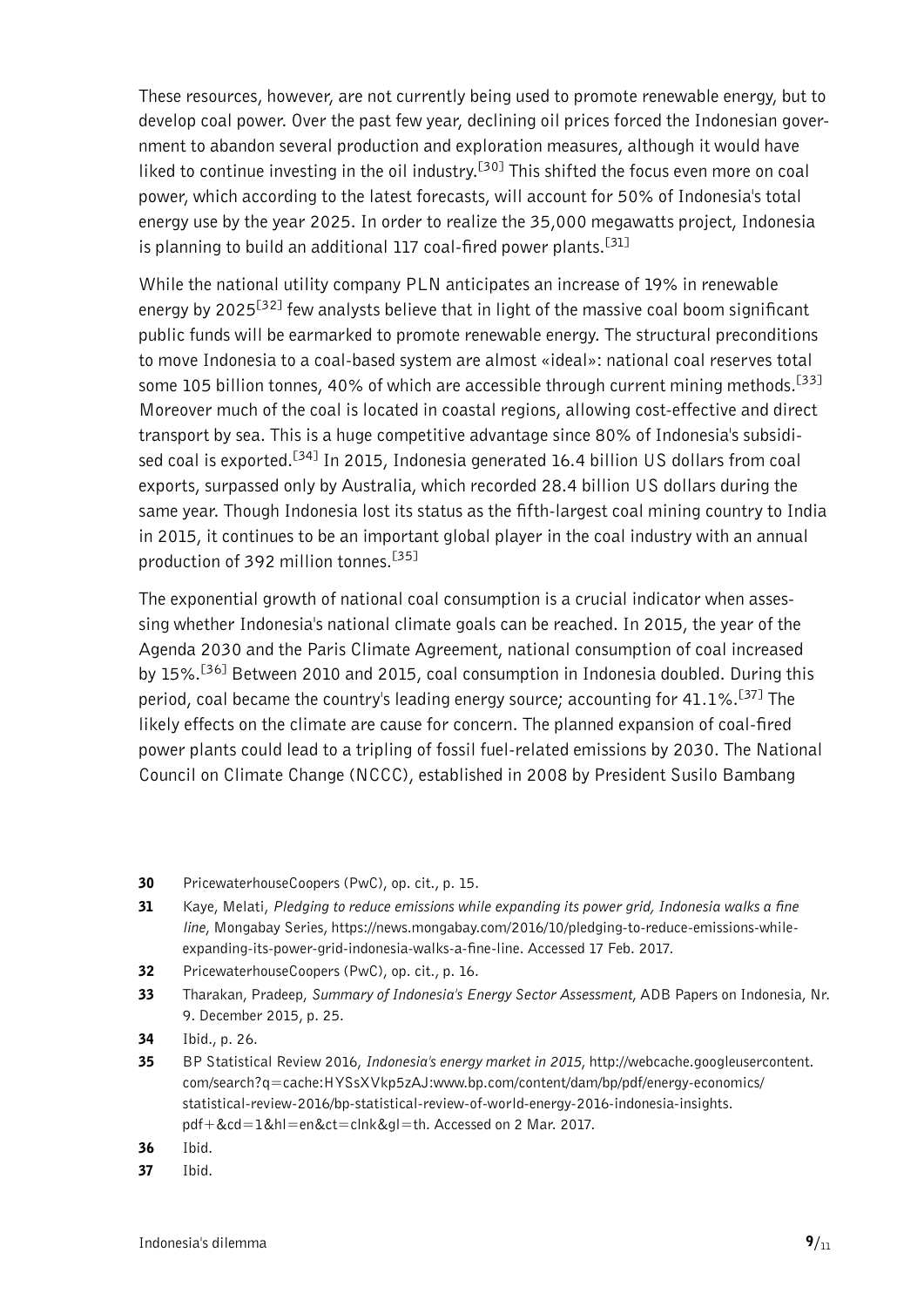<span id="page-9-0"></span>Yudhoyono, is now predicting energy-related emissions to grow sevenfold by 2030. The NCCC also anticipates that energy-related emissions will ultimately surpass emissions from peat bog conversion and changes in land use by the same year.<sup>[38]</sup> These scenarios offer little hope that Indonesia will be able to meet its Intended Nationally Determined Contributions (INDCs) in the energy sector.

#### Conclusion

In his article on Indonesia's ability to play a leading role in the fight against climate change, Frank Jotzo Director of the Centre for Climate Economics and Policy at Australian National University (ANU), underlines the global significance of the country.<sup>[39]</sup> He illustrates Indonesia's pivotal role in the climate sector with a number of demographic, economic, and developmental factors. Despite the negative indicators, he sees opportunities for Indonesia to reduce emissions from land use and forestry in the short-term, as well as the energy sector in the long run. To this end, political leadership is needed – leadership that is able to promote consistency between the declared commitment shown in international fora and genuine implementation efforts. «International leadership starts with action at home, however,» says Frank Jotzo who is well aware that the relevant decisions to reach this consistency will have to be made within a complex socio-political environment against the stiff opposition of deeply engrained vested interests.

Jotzo's analysis of domestic dynamics is enhanced by a brief look at the role of the international community: Indonesia's massive climate and environmental policy problems are at least partly caused by the consumption patterns of rich industrial nations. The drainage of the peat lands and the clearing of forests are driven ultimately by the growing global demand for palm oil. Palm oil is increasingly used in the production of junk food which, as studies confirm, led to a significant expansion of cultivation areas between 2001 and 2014 – a trend that will continue unabatedly in the coming years.<sup>[40]</sup> The G20 and the United Nations mechanisms overseeing Agenda 2030 are indeed suitable platforms for a political debate on the impact of these consumption patterns and on an equitable burden sharing.

<sup>38</sup> Ardiansyah, Fitrian, Gunningham, Neil, and Drahos, Peter, op. cit., p. 98.

<sup>39</sup> Jotzo, Frank, *Can Indonesia Lead On Climate Change?*, in Anthony Reid (ed.), *Indonesia Rising: The Repositioning of Asia's Third Giant, ISEAS Publishing*, 2012, p. 113.

<sup>40</sup> Lee, Janice, op. cit.